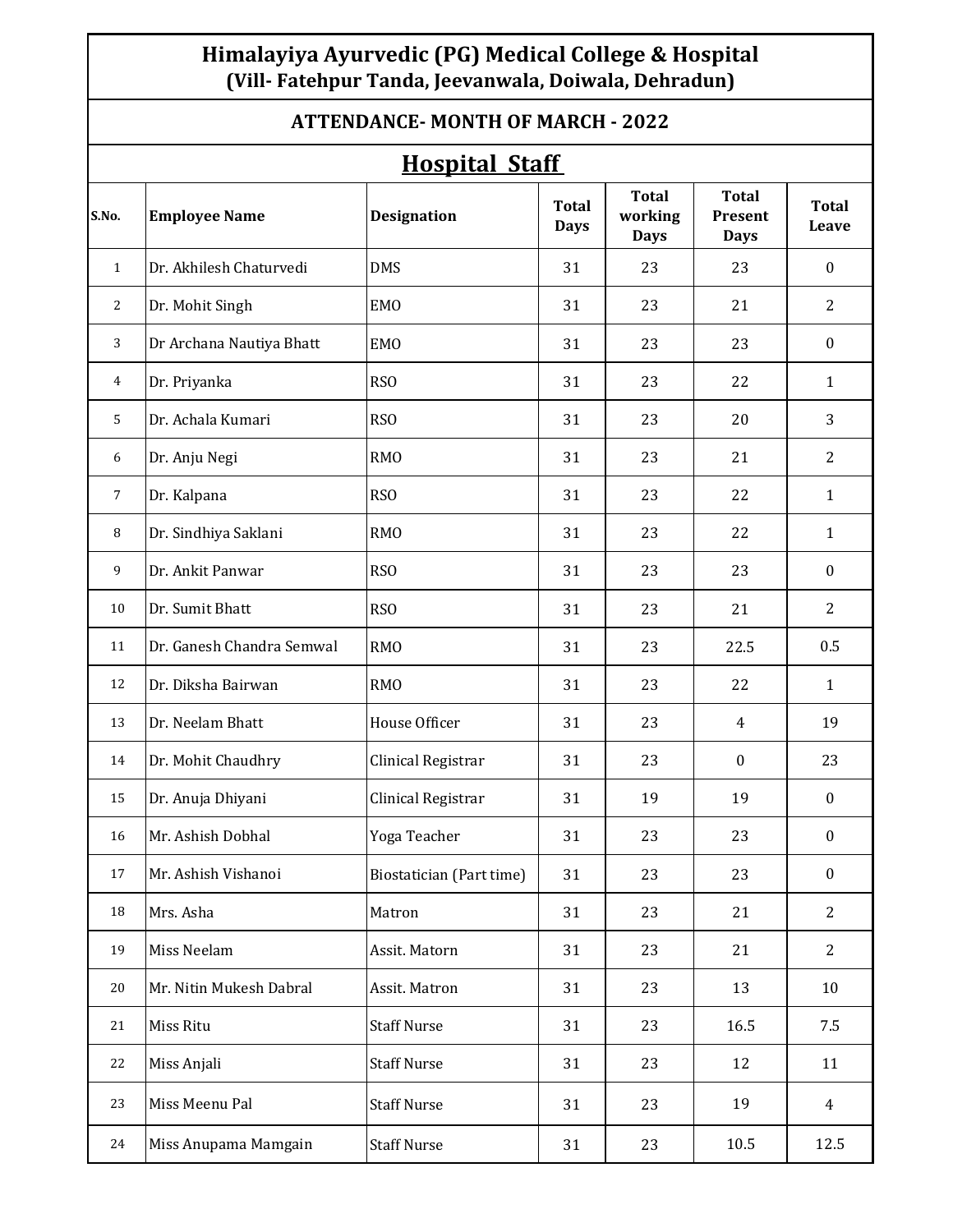## **Himalayiya Ayurvedic (PG) Medical College & Hospital (Vill- Fatehpur Tanda, Jeevanwala, Doiwala, Dehradun)**

#### **ATTENDANCE- MONTH OF MARCH - 2022**

## **Hospital Staff**

|       | <u>HOSPItal Stail</u>    |                                     |                             |                                        |                                        |                       |  |  |
|-------|--------------------------|-------------------------------------|-----------------------------|----------------------------------------|----------------------------------------|-----------------------|--|--|
| S.No. | <b>Employee Name</b>     | <b>Designation</b>                  | <b>Total</b><br><b>Days</b> | <b>Total</b><br>working<br><b>Days</b> | <b>Total</b><br>Present<br><b>Days</b> | <b>Total</b><br>Leave |  |  |
| 25    | Miss Deeksha Ramola      | <b>Staff Nurse</b>                  | 31                          | 23                                     | 23                                     | $\boldsymbol{0}$      |  |  |
| 26    | Miss Sonam Negi          | <b>Staff Nurse</b>                  | 31                          | 23                                     | 17.5                                   | 5.5                   |  |  |
| 27    | Miss Nitika Shah         | <b>Staff Nurse</b>                  | 31                          | 23                                     | 20                                     | 3                     |  |  |
| 28    | Miss Kanchan Rani        | <b>Staff Nurse</b>                  | 31                          | 23                                     | $\bf{0}$                               | 23                    |  |  |
| 29    | Miss Arti                | <b>Staff Nurse</b>                  | 31                          | 23                                     | 22                                     | $\mathbf 1$           |  |  |
| 30    | Miss Anam Nisha          | <b>Staff Nurse</b>                  | 31                          | 23                                     | 19                                     | 4                     |  |  |
| 31    | Miss Ritu yadav          | <b>Staff Nurse</b>                  | 31                          | 23                                     | 16                                     | $\overline{7}$        |  |  |
| 32    | Anjlai Upadhyay          | <b>Staff Nurse</b>                  | 31                          | 23                                     | 20                                     | 3                     |  |  |
| 33    | Mrs. Surendra Kaur       | Ward Aayah                          | 31                          | 23                                     | 23                                     | $\bf{0}$              |  |  |
| 34    | Mr. Devi Prasad          | Ward Boy                            | 31                          | 23                                     | 23                                     | $\bf{0}$              |  |  |
| 35    | Mr. Rajendra Singh Rawat | Ward Boy                            | 31                          | 23                                     | 21                                     | $\overline{2}$        |  |  |
| 36    | Mr. Janardhan Bhatt      | Ward Boy                            | 31                          | 23                                     | 22                                     | $\mathbf{1}$          |  |  |
| 37    | Mr. Sandeep Singh        | Ward Boy                            | 31                          | 23                                     | 22                                     | $\mathbf{1}$          |  |  |
| 38    | Mrs. Anulekha Saklani    | Ward Aayah                          | 31                          | 23                                     | 21                                     | $\overline{2}$        |  |  |
| 39    | Mr. Vivek                | Ward Boy                            | 31                          | 23                                     | 21                                     | 2                     |  |  |
| 40    | Mr. Akash Chauhan        | Pharmacist                          | 31                          | 23                                     | 23                                     | $\bf{0}$              |  |  |
| 41    | Mr. Naveen Singh         | Pharmacist                          | 31                          | 23                                     | 14                                     | 9                     |  |  |
| 42    | Mr. Pushpendra Kothari   | Pharmacist                          | 31                          | 23                                     | 21                                     | $\overline{2}$        |  |  |
| 43    | Mr. Dinesh Kumar         | Pharmacist                          | 31                          | 23                                     | 19                                     | $\overline{4}$        |  |  |
| 44    | Mr. Rakesh Saini         | Dresser                             | 31                          | 23                                     | 22                                     | $\mathbf{1}$          |  |  |
| 45    | Amit Singh               | Dresser                             | 31                          | 23                                     | 23                                     | $\mathbf{0}$          |  |  |
| 46    | Mr. Hari Kirshan Nawani  | Supervisor/Store<br>Incharge        | 31                          | 23                                     | 22                                     | $\mathbf{1}$          |  |  |
| 47    | Mr. Puran Chandra        | Office Staff (Computer<br>Operator) | 31                          | 23                                     | 19.5                                   | 3.5                   |  |  |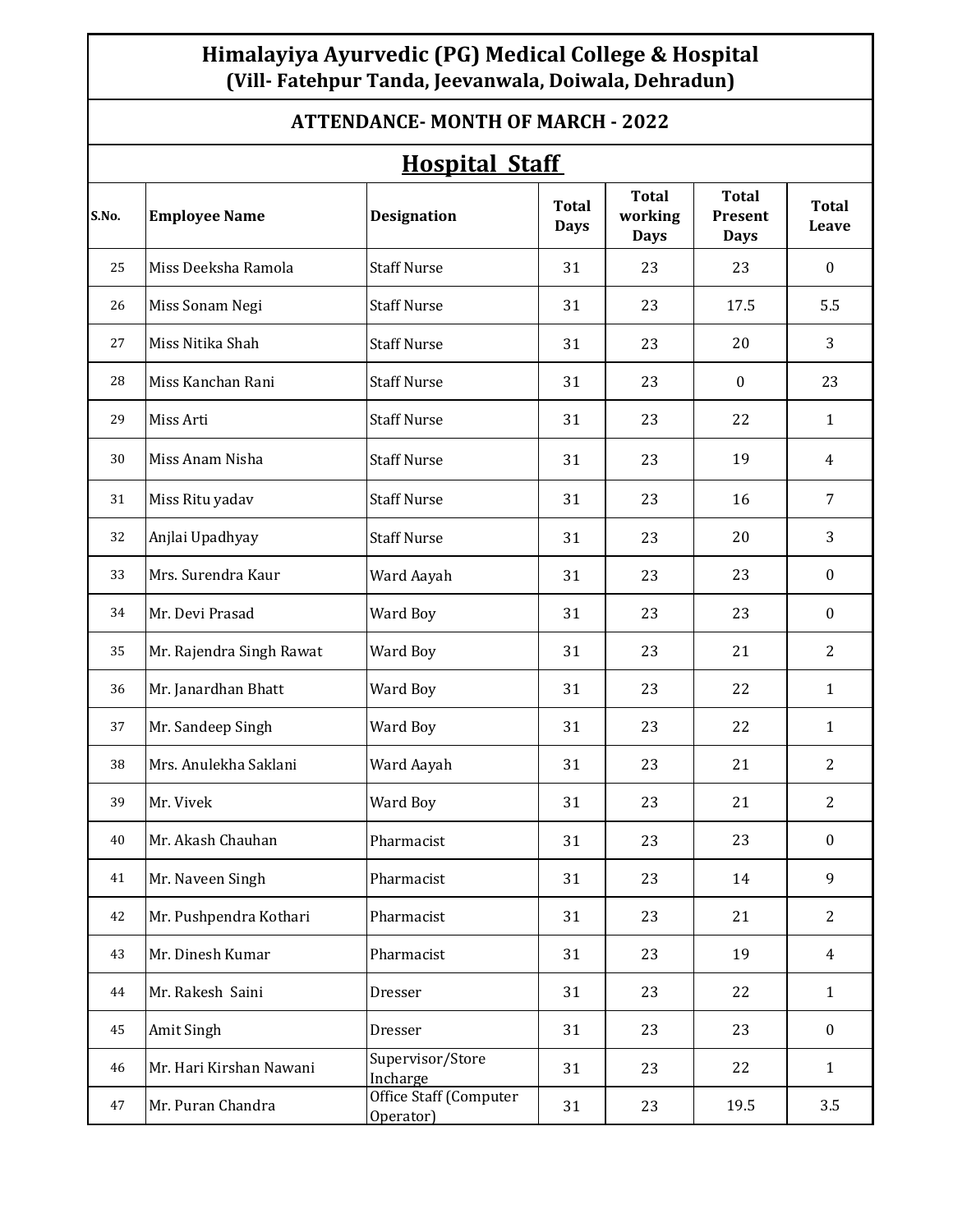## **Himalayiya Ayurvedic (PG) Medical College & Hospital (Vill- Fatehpur Tanda, Jeevanwala, Doiwala, Dehradun)**

#### **ATTENDANCE- MONTH OF MARCH - 2022**

# **Hospital Staff**

| <u>Hospital Staff</u> |                       |                                     |                             |                                        |                                        |                       |  |  |
|-----------------------|-----------------------|-------------------------------------|-----------------------------|----------------------------------------|----------------------------------------|-----------------------|--|--|
| S.No.                 | <b>Employee Name</b>  | <b>Designation</b>                  | <b>Total</b><br><b>Days</b> | <b>Total</b><br>working<br><b>Days</b> | <b>Total</b><br>Present<br><b>Days</b> | <b>Total</b><br>Leave |  |  |
| 48                    | Miss Madhu Maurya     | Office Staff (Computer<br>Operator) | 31                          | 23                                     | 20                                     | 3                     |  |  |
| 49                    | Mr. Ashish Dhiman     | Radiographer Tech.                  | 31                          | 23                                     | 20                                     | 3                     |  |  |
| 50                    | Mr. Kamal Prakash     | Panchkarma Asst.                    | 31                          | 23                                     | 19.5                                   | 3.5                   |  |  |
| 51                    | Mr. Girish Pathak     | Panchkarma Asst.                    | 31                          | 23                                     | 21                                     | $\overline{2}$        |  |  |
| 52                    | Miss Poonam           | Panchkarma Asst.                    | 31                          | 23                                     | 21                                     | $\overline{2}$        |  |  |
| 53                    | Miss Pragati Panwar   | Panchkarma Tech.                    | 31                          | 23                                     | 16                                     | $\overline{7}$        |  |  |
| 54                    | Anita                 | Panchkarma Nurse                    | 31                          | 23                                     | 18                                     | 5                     |  |  |
| 55                    | Mr. Jitendra Kumar    | OT Att.                             | 31                          | 23                                     | 20                                     | 3                     |  |  |
| 56                    | Mr. Guru Prasad       | OT Att.                             | 31                          | 23                                     | 21                                     | $\overline{2}$        |  |  |
| 57                    | Kiran Rawat           | Nurse OTP                           | 31                          | 23                                     | 13                                     | 10                    |  |  |
| 58                    | Mrs. Neha Pal         | Midwife                             | 31                          | 23                                     | $\boldsymbol{0}$                       | 23                    |  |  |
| 59                    | Mrs. Sonal Gairola    | Mircobiologist                      | 31                          | 23                                     | 20                                     | 3                     |  |  |
| 60                    | Miss Ruchi            | Lab Tech.                           | 31                          | 23                                     | 17                                     | 6                     |  |  |
| 61                    | Priti Bhardwaj        | Lab Tech.                           | 31                          | 23                                     | $\bf{0}$                               | 23                    |  |  |
| 62                    | Mrs. Meena Devi       | Peon / Attendant                    | 31                          | 23                                     | 23                                     | $\boldsymbol{0}$      |  |  |
| 63                    | Mrs. Pareshwari Devi  | Peon/Attendant                      | 31                          | 23                                     | 23                                     | $\boldsymbol{0}$      |  |  |
| 64                    | Mrs. Urmila Devi      | Worker                              | 31                          | 23                                     | 22                                     | $\mathbf{1}$          |  |  |
| 65                    | Mrs. Santosh          | Worker                              | 31                          | 23                                     | 22                                     | $\mathbf{1}$          |  |  |
| 66                    | Mr. Aparijta Pant     | Pharmacologist                      | 31                          | 23                                     | $\boldsymbol{0}$                       | 23                    |  |  |
| 67                    | Miss Kriti            | Biochemist                          | 31                          | 23                                     | 23                                     | $\boldsymbol{0}$      |  |  |
| 68                    | Mr. Om Prakash Bhatt  | Driver                              | 31                          | 23                                     | 22                                     | $\mathbf{1}$          |  |  |
| 69                    | Mr. Digvijay Dobriyal | Driver                              | 31                          | 23                                     | 20                                     | 3                     |  |  |
| 70                    | Mr. Karnel Singh      | Electrician                         | 31                          | 23                                     | 20                                     | 3                     |  |  |
| 71                    | Mr. Dalip Singh       | Masseur                             | 31                          | 23                                     | 23                                     | $\boldsymbol{0}$      |  |  |